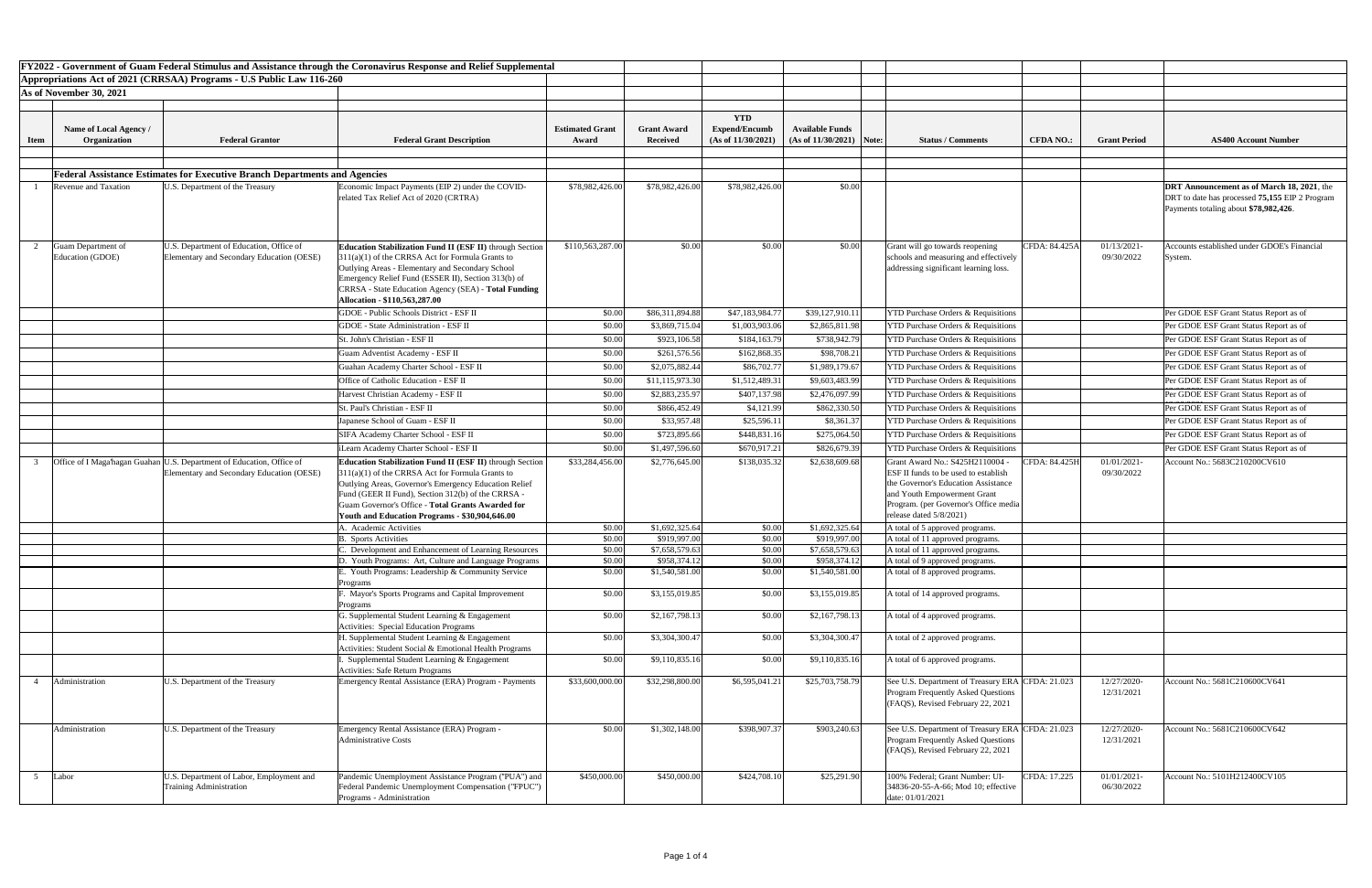|                         |                                                                                                                                                                                                                                                                                                                                                                                                                                                                                                                                                                                                                                                                                                                                                                                                                                                                                                                              |                                                                                                                                                                                                                                                  | FY2022 - Government of Guam Federal Stimulus and Assistance through the Coronavirus Response and Relief Supplemental<br>Appropriations Act of 2021 (CRRSAA) Programs - U.S Public Law 116-260                                                                                                                              |                                                                                                                                                 |                                                                   |                                                                                                                                                                                                                                                                                   |                                                   |                                                                                                                     |                                                                                                                                     |                                                                                                        |                                                                                                                                                                                                                                                                                                                                                                                                                                                                                                                                                                                    |  |  |  |
|-------------------------|------------------------------------------------------------------------------------------------------------------------------------------------------------------------------------------------------------------------------------------------------------------------------------------------------------------------------------------------------------------------------------------------------------------------------------------------------------------------------------------------------------------------------------------------------------------------------------------------------------------------------------------------------------------------------------------------------------------------------------------------------------------------------------------------------------------------------------------------------------------------------------------------------------------------------|--------------------------------------------------------------------------------------------------------------------------------------------------------------------------------------------------------------------------------------------------|----------------------------------------------------------------------------------------------------------------------------------------------------------------------------------------------------------------------------------------------------------------------------------------------------------------------------|-------------------------------------------------------------------------------------------------------------------------------------------------|-------------------------------------------------------------------|-----------------------------------------------------------------------------------------------------------------------------------------------------------------------------------------------------------------------------------------------------------------------------------|---------------------------------------------------|---------------------------------------------------------------------------------------------------------------------|-------------------------------------------------------------------------------------------------------------------------------------|--------------------------------------------------------------------------------------------------------|------------------------------------------------------------------------------------------------------------------------------------------------------------------------------------------------------------------------------------------------------------------------------------------------------------------------------------------------------------------------------------------------------------------------------------------------------------------------------------------------------------------------------------------------------------------------------------|--|--|--|
|                         |                                                                                                                                                                                                                                                                                                                                                                                                                                                                                                                                                                                                                                                                                                                                                                                                                                                                                                                              |                                                                                                                                                                                                                                                  |                                                                                                                                                                                                                                                                                                                            |                                                                                                                                                 |                                                                   |                                                                                                                                                                                                                                                                                   |                                                   |                                                                                                                     |                                                                                                                                     |                                                                                                        |                                                                                                                                                                                                                                                                                                                                                                                                                                                                                                                                                                                    |  |  |  |
| As of November 30, 2021 |                                                                                                                                                                                                                                                                                                                                                                                                                                                                                                                                                                                                                                                                                                                                                                                                                                                                                                                              |                                                                                                                                                                                                                                                  |                                                                                                                                                                                                                                                                                                                            |                                                                                                                                                 |                                                                   |                                                                                                                                                                                                                                                                                   |                                                   |                                                                                                                     |                                                                                                                                     |                                                                                                        |                                                                                                                                                                                                                                                                                                                                                                                                                                                                                                                                                                                    |  |  |  |
|                         |                                                                                                                                                                                                                                                                                                                                                                                                                                                                                                                                                                                                                                                                                                                                                                                                                                                                                                                              |                                                                                                                                                                                                                                                  |                                                                                                                                                                                                                                                                                                                            |                                                                                                                                                 |                                                                   |                                                                                                                                                                                                                                                                                   |                                                   |                                                                                                                     |                                                                                                                                     |                                                                                                        |                                                                                                                                                                                                                                                                                                                                                                                                                                                                                                                                                                                    |  |  |  |
|                         |                                                                                                                                                                                                                                                                                                                                                                                                                                                                                                                                                                                                                                                                                                                                                                                                                                                                                                                              |                                                                                                                                                                                                                                                  |                                                                                                                                                                                                                                                                                                                            |                                                                                                                                                 |                                                                   |                                                                                                                                                                                                                                                                                   |                                                   |                                                                                                                     |                                                                                                                                     |                                                                                                        |                                                                                                                                                                                                                                                                                                                                                                                                                                                                                                                                                                                    |  |  |  |
| Organization            | <b>Federal Grantor</b>                                                                                                                                                                                                                                                                                                                                                                                                                                                                                                                                                                                                                                                                                                                                                                                                                                                                                                       | <b>Federal Grant Description</b>                                                                                                                                                                                                                 | Award                                                                                                                                                                                                                                                                                                                      | <b>Received</b>                                                                                                                                 | (As of 11/30/2021)                                                |                                                                                                                                                                                                                                                                                   |                                                   | <b>Status / Comments</b>                                                                                            | <b>CFDA NO.:</b>                                                                                                                    | <b>Grant Period</b>                                                                                    | <b>AS400 Account Number</b>                                                                                                                                                                                                                                                                                                                                                                                                                                                                                                                                                        |  |  |  |
|                         | U.S Department of Health and Human Services,                                                                                                                                                                                                                                                                                                                                                                                                                                                                                                                                                                                                                                                                                                                                                                                                                                                                                 | HDC5) Consolidated Appropriations Act, 2021                                                                                                                                                                                                      | \$28,000.00                                                                                                                                                                                                                                                                                                                | \$28,000.00                                                                                                                                     |                                                                   |                                                                                                                                                                                                                                                                                   |                                                   | Federal matching (75% Federal -                                                                                     | CFDA: 93.045                                                                                                                        | 12/27/2020-                                                                                            | Account No.: 5101G211730CV131 / Local Account                                                                                                                                                                                                                                                                                                                                                                                                                                                                                                                                      |  |  |  |
|                         |                                                                                                                                                                                                                                                                                                                                                                                                                                                                                                                                                                                                                                                                                                                                                                                                                                                                                                                              | (OAA) Title III-C2 - State Office on Aging Admin                                                                                                                                                                                                 |                                                                                                                                                                                                                                                                                                                            |                                                                                                                                                 |                                                                   |                                                                                                                                                                                                                                                                                   |                                                   | No.: 2101GUHDC5-00                                                                                                  |                                                                                                                                     |                                                                                                        | No.: 5100G211730MT956                                                                                                                                                                                                                                                                                                                                                                                                                                                                                                                                                              |  |  |  |
|                         | Administration for Community Living                                                                                                                                                                                                                                                                                                                                                                                                                                                                                                                                                                                                                                                                                                                                                                                                                                                                                          | Supplemental Nutrition Funding, OAA Title III-C2 - Home                                                                                                                                                                                          |                                                                                                                                                                                                                                                                                                                            |                                                                                                                                                 |                                                                   |                                                                                                                                                                                                                                                                                   |                                                   | 100% Federal; Grant No.:<br>2101GUHDC5-00                                                                           |                                                                                                                                     | 09/30/2022                                                                                             | Account No.: 5101H211730CV134                                                                                                                                                                                                                                                                                                                                                                                                                                                                                                                                                      |  |  |  |
|                         | Administration for Children and Families                                                                                                                                                                                                                                                                                                                                                                                                                                                                                                                                                                                                                                                                                                                                                                                                                                                                                     | Cares Act - to help prevent, prepare for, or respond to the<br>coronavirus.                                                                                                                                                                      |                                                                                                                                                                                                                                                                                                                            |                                                                                                                                                 |                                                                   |                                                                                                                                                                                                                                                                                   |                                                   | 2001GUE5C3                                                                                                          |                                                                                                                                     | 09/30/2021                                                                                             | Account No.: 5101H201726CV112                                                                                                                                                                                                                                                                                                                                                                                                                                                                                                                                                      |  |  |  |
|                         | U.S. Department of Health and Human Services,<br>Center for Disease Control and Prevention                                                                                                                                                                                                                                                                                                                                                                                                                                                                                                                                                                                                                                                                                                                                                                                                                                   | ARES Act - Epidemiology & Laboratory Capacity (ELC)<br><b>Molecular Detection (AMD) Technologies</b>                                                                                                                                             | \$33,000.00                                                                                                                                                                                                                                                                                                                | \$33,000.00                                                                                                                                     | \$32,958.00                                                       | \$42.00                                                                                                                                                                                                                                                                           |                                                   | 100% Federal - Grant No.: 6<br>NU50CK000531-02-06 - Federal<br>Award Date: 02/25/2021                               |                                                                                                                                     | 07/31/2022                                                                                             | Account No.: 5101H201713CV130                                                                                                                                                                                                                                                                                                                                                                                                                                                                                                                                                      |  |  |  |
|                         | U.S. Department of Health and Human Services,<br>Center for Disease Control and Prevention                                                                                                                                                                                                                                                                                                                                                                                                                                                                                                                                                                                                                                                                                                                                                                                                                                   | CARES Act - Epidemiology & Laboratory Capacity (ELC)<br>for Infectious Diseases COVID-19 Supplement - Public                                                                                                                                     | \$50,000.00                                                                                                                                                                                                                                                                                                                | \$50,000.00                                                                                                                                     |                                                                   |                                                                                                                                                                                                                                                                                   |                                                   | 100% Federal - Grant No. 6<br>NU50CK000531-02-06 - Federal<br>Award Date: 02/25/2021                                |                                                                                                                                     | 07/31/2022                                                                                             | Account No.: 5101H201713CV131                                                                                                                                                                                                                                                                                                                                                                                                                                                                                                                                                      |  |  |  |
|                         | U.S. Department of Health and Human Services,<br>Center for Disease Control and Prevention                                                                                                                                                                                                                                                                                                                                                                                                                                                                                                                                                                                                                                                                                                                                                                                                                                   | CARES Act - Epidemiology & Laboratory Capacity (ELC)<br>for Infectious Diseases COVID-19 Supplement - Travelers<br>Health                                                                                                                        | \$200,000.00                                                                                                                                                                                                                                                                                                               | \$200,000.00                                                                                                                                    |                                                                   | \$87,674.57                                                                                                                                                                                                                                                                       |                                                   | 100% Federal - Grant No. 6<br>NU50CK000531-02-06 - Federal<br>Award Date: 02/25/2021                                |                                                                                                                                     | 07/31/2022                                                                                             | Account No.: 5101H201713CV132                                                                                                                                                                                                                                                                                                                                                                                                                                                                                                                                                      |  |  |  |
|                         | U.S. Department of Transportation, Federal<br><b>Transit Administration (FTA)</b>                                                                                                                                                                                                                                                                                                                                                                                                                                                                                                                                                                                                                                                                                                                                                                                                                                            | FFY 2021 Section 5311 Coronavirus Response and Relief<br>Supplemental Appropriations Act Grant for Operating<br>Assistance to Recover from COVID-19 Pandemic                                                                                     | \$1,978,866.00                                                                                                                                                                                                                                                                                                             | \$1,978,866.00                                                                                                                                  |                                                                   | \$506,253.13                                                                                                                                                                                                                                                                      |                                                   | 100% Federal - Grant award No.: GU-<br>2021-002-00 (Section 5311 Rural<br>Area Formula CRRSAA)                      |                                                                                                                                     | 06/01/2022                                                                                             | Account No.: 5101H219977CV101                                                                                                                                                                                                                                                                                                                                                                                                                                                                                                                                                      |  |  |  |
|                         | J.S. Department of Transportation, Federal<br><b>Transit Administration (FTA)</b>                                                                                                                                                                                                                                                                                                                                                                                                                                                                                                                                                                                                                                                                                                                                                                                                                                            | FFY 2021 Section 5310 Coronavirus Response and Relief<br>Supplemental Appropriations Act Grant for Operating<br>Assistance to Recover from COVID-19 Pandemic                                                                                     | \$7,941.00                                                                                                                                                                                                                                                                                                                 | \$7,941.00                                                                                                                                      |                                                                   |                                                                                                                                                                                                                                                                                   |                                                   | 2021-002-00 (Section 5310 Enhanced<br>Mobility of Seniors and Individuals<br>with Disabilities CRSSAA)              |                                                                                                                                     | 06/01/2022                                                                                             | Account No.: 5101H219977CV102                                                                                                                                                                                                                                                                                                                                                                                                                                                                                                                                                      |  |  |  |
|                         | .S. Department of Health and Human Services,<br>Substance Abuse and Mental Health Services<br>Administration                                                                                                                                                                                                                                                                                                                                                                                                                                                                                                                                                                                                                                                                                                                                                                                                                 | <b>Substance Abuse Prevention &amp; Treatment Block Grant</b><br>(SABG) - SAPT FY21 COVID Emergency Relief                                                                                                                                       | \$1,072,119.00                                                                                                                                                                                                                                                                                                             |                                                                                                                                                 | \$146,872.17                                                      | \$925,246.83                                                                                                                                                                                                                                                                      |                                                   | 100% Federal; Grant award No.:<br>1B08TI083531-01                                                                   |                                                                                                                                     | 03/14/2023                                                                                             | Account No.: 5101H212310SE115                                                                                                                                                                                                                                                                                                                                                                                                                                                                                                                                                      |  |  |  |
|                         | U.S. Department of Health and Human Services,<br>Administration for Children and Families, Office<br>of Child Care (OCC)                                                                                                                                                                                                                                                                                                                                                                                                                                                                                                                                                                                                                                                                                                                                                                                                     | Child Care Development Block Grant - Funds under the<br>Coronavirus Response and Relief Supplemental Act<br>(CRRSA) of 2021                                                                                                                      | \$18,344,631.00                                                                                                                                                                                                                                                                                                            | \$18,344,631.00                                                                                                                                 |                                                                   | \$18,344,631.00                                                                                                                                                                                                                                                                   |                                                   | 100% Federal; Grant award No.:<br>2101GUCCC5                                                                        |                                                                                                                                     | 09/30/2023                                                                                             | Account No.:5101H211732CV110                                                                                                                                                                                                                                                                                                                                                                                                                                                                                                                                                       |  |  |  |
|                         | Administration for Community Living                                                                                                                                                                                                                                                                                                                                                                                                                                                                                                                                                                                                                                                                                                                                                                                                                                                                                          | Access to COVID-19 Vaccines                                                                                                                                                                                                                      |                                                                                                                                                                                                                                                                                                                            |                                                                                                                                                 |                                                                   |                                                                                                                                                                                                                                                                                   |                                                   | 2101GUSCC5-00; Federal Award<br>Date: 04/29/2021                                                                    |                                                                                                                                     | 09/30/2022                                                                                             | Account No.:5101H210902CV101                                                                                                                                                                                                                                                                                                                                                                                                                                                                                                                                                       |  |  |  |
|                         | Center for Disease Control and Prevention                                                                                                                                                                                                                                                                                                                                                                                                                                                                                                                                                                                                                                                                                                                                                                                                                                                                                    | CARES#2 - 2020                                                                                                                                                                                                                                   |                                                                                                                                                                                                                                                                                                                            |                                                                                                                                                 |                                                                   | \$91,151.50                                                                                                                                                                                                                                                                       |                                                   | 100% Federal - Grant Award No.: 6<br>Date: 12/16/2020                                                               |                                                                                                                                     | 06/30/2024                                                                                             | Account No.: 5101H211713CV134                                                                                                                                                                                                                                                                                                                                                                                                                                                                                                                                                      |  |  |  |
|                         | U.S. Department of Health and Human Services,<br>Center for Disease Control and Prevention                                                                                                                                                                                                                                                                                                                                                                                                                                                                                                                                                                                                                                                                                                                                                                                                                                   | P19-1901 YR02 Immunization and Vaccines for Children<br>2020 CARES#3, Part 1, Supplemental Funding                                                                                                                                               | \$1,422,541.00                                                                                                                                                                                                                                                                                                             | \$1,422,541.00                                                                                                                                  | \$44,317.75                                                       |                                                                                                                                                                                                                                                                                   |                                                   | 100% Federal - Grant Award No.: 6<br>Date: 01/15/2021                                                               |                                                                                                                                     | 06/30/2024                                                                                             | Account No.: 5101H211713CV136                                                                                                                                                                                                                                                                                                                                                                                                                                                                                                                                                      |  |  |  |
|                         | U.S. Department of Health and Human Services,<br><b>Center for Disease Control and Prevention</b>                                                                                                                                                                                                                                                                                                                                                                                                                                                                                                                                                                                                                                                                                                                                                                                                                            | IP19-1901 YR02 Immunization and Vaccines for Children<br>2020 CARES#3, Part 2, Supplemental Funding                                                                                                                                              | \$1,012,365.00                                                                                                                                                                                                                                                                                                             | \$1,012,365.00                                                                                                                                  | \$19,242.28                                                       | \$993,122.72                                                                                                                                                                                                                                                                      |                                                   | Grant Award No.: 6 NH231P922638-<br>02-04; Federal Award Date:<br>03/29/2021                                        |                                                                                                                                     | 06/30/2024                                                                                             | Account No.: 5101H201713CV137                                                                                                                                                                                                                                                                                                                                                                                                                                                                                                                                                      |  |  |  |
|                         | U.S. Department of Health and Human Services,<br><b>Administration for Community Living</b>                                                                                                                                                                                                                                                                                                                                                                                                                                                                                                                                                                                                                                                                                                                                                                                                                                  | VAC5) Expanding Access to COVID-19 Vaccines via the<br>Aging Network                                                                                                                                                                             | \$125,000.00                                                                                                                                                                                                                                                                                                               | \$125,000.00                                                                                                                                    | \$28,943.57                                                       | \$96,056.43                                                                                                                                                                                                                                                                       |                                                   | 100% Federal; Grant award No.:<br>2101GUVAC5-00; Federal Award<br>Date: 04/08/2021                                  |                                                                                                                                     | 09/30/2022                                                                                             | Account No.:5101H211730CV135                                                                                                                                                                                                                                                                                                                                                                                                                                                                                                                                                       |  |  |  |
|                         | U.S. Department of Health and Human Services,<br><b>Administration for Community Living</b>                                                                                                                                                                                                                                                                                                                                                                                                                                                                                                                                                                                                                                                                                                                                                                                                                                  | uam No Wrong Door (NWD) System COVID-19 Vaccine<br><b>Access Supplemental Funding</b>                                                                                                                                                            | \$158,836.00                                                                                                                                                                                                                                                                                                               | \$158,836.00                                                                                                                                    |                                                                   | \$158,836.00                                                                                                                                                                                                                                                                      |                                                   | 100% Federal; Grant award No.:<br>90NWC50001-01-00; Federal Award<br>Date: 04/22/2021                               |                                                                                                                                     | 09/30/2022                                                                                             | Account No.:5101H211730CV128                                                                                                                                                                                                                                                                                                                                                                                                                                                                                                                                                       |  |  |  |
|                         | U.S. Department of Health and Human Services,<br>Center for Disease Control and Prevention                                                                                                                                                                                                                                                                                                                                                                                                                                                                                                                                                                                                                                                                                                                                                                                                                                   | Epidemiology and Laboratory Capacity for Infectious<br>Disease on Guam - ELC Enhancing Detection Expansion<br>Supplemental Funding Year 02                                                                                                       | \$9,698,588.00                                                                                                                                                                                                                                                                                                             | \$9,698,588.00                                                                                                                                  | \$1,216,434.57                                                    | \$8,482,153.43                                                                                                                                                                                                                                                                    |                                                   | 100% Federal - Grant Award No.: 6<br>NU50CK000531-02-08; Federal<br>Award Date: 05/01/2021                          |                                                                                                                                     | 07/31/2023                                                                                             | Account No.: 5101H211713CV133                                                                                                                                                                                                                                                                                                                                                                                                                                                                                                                                                      |  |  |  |
|                         | U.S. Department of Health and Human Services,<br>Administration for Community Living                                                                                                                                                                                                                                                                                                                                                                                                                                                                                                                                                                                                                                                                                                                                                                                                                                         | APC5) CRRSA Act, 2021 supplemental, funding for APS<br>under SSA Title XX Section 2042(b)                                                                                                                                                        | \$93,880.00                                                                                                                                                                                                                                                                                                                |                                                                                                                                                 |                                                                   |                                                                                                                                                                                                                                                                                   |                                                   | 100% Federal; Grant award No.:<br>2101GUAPC5-00; Federal Award<br>Date: 04/01/2021                                  |                                                                                                                                     | 09/30/2022                                                                                             | Account No.:5101H211730CV129                                                                                                                                                                                                                                                                                                                                                                                                                                                                                                                                                       |  |  |  |
|                         | J.S. Department of Health and Human Services,<br><b>Substance Abuse and Mental Health Services</b><br>Administration, Center for Mental Health                                                                                                                                                                                                                                                                                                                                                                                                                                                                                                                                                                                                                                                                                                                                                                               | Block Grants for Community Mental Health Services -<br>FY2021 COVID Emergency Relief Funding for the<br>Community Mental Health Services (MHBG) Block Grant<br>Program                                                                           | \$536,059.00                                                                                                                                                                                                                                                                                                               |                                                                                                                                                 |                                                                   |                                                                                                                                                                                                                                                                                   |                                                   | 100% Federal; Grant award No.:<br>1B095M083969-01; Federal Award<br>Date: 03/11/2021                                |                                                                                                                                     | 03/14/2023                                                                                             | Account No.: 5101H212300SE104                                                                                                                                                                                                                                                                                                                                                                                                                                                                                                                                                      |  |  |  |
|                         | <b>Name of Local Agency /</b><br>Public Health and Social<br>Services<br>Public Health and Social<br>Services<br>Public Health and Social<br>Services<br>Public Health and Social<br>Services<br>Public Health and Social<br>Services<br>Public Health and Social<br>Services<br><b>Guam Regional Transit</b><br><b>Authority</b><br><b>Guam Regional Transit</b><br>Authority<br>Guam Behavioral Health and<br><b>Wellness Center</b><br>15 Public Health and Social<br>Services<br>Bureau of Statistics and Plans,<br><b>Guam Developmental</b><br>Disabilities Council<br>Public Health and Social<br>Services<br>Public Health and Social<br>Services<br>Public Health and Social<br>Services<br>Public Health and Social<br>Services<br>Public Health and Social<br>Services<br>Public Health and Social<br>Services<br>Public Health and Social<br>Services<br>24 Guam Behavioral Health and<br><b>Wellness Center</b> | Administration for Community Living<br>U.S Department of Health and Human Services,<br>U.S Department of Health and Human Services,<br>U.S. Department of Health and Human Services<br>U.S. Department of Health and Human Services,<br>Services | Supplemental Nutrition Funding, Older Americans Act<br>(HDC5) Consolidated Appropriations Act, 2021<br>Low-Income Home Energy Assistance Program (LIHEAP)<br><b>Health Laboratory (PHL) Preparedness</b><br>(SCC5) Expanding Disabilities Network's (DD Councils)<br>IP19-1901 YR02 Immunization and Vaccines for Children | <b>Estimated Grant</b><br>\$399,000.00<br>\$164,177.00<br>for Infectious Diseases COVID-19 Supplement - Advanced<br>\$13,902.00<br>\$150,000.00 | <b>Grant Award</b><br>\$399,000.00<br>\$13,902.00<br>\$150,000.00 | <b>YTD</b><br><b>Expend/Encumb</b><br>\$19,540.04<br>\$398,160.37<br>\$164,177.00<br>\$128,660.12<br>\$46,970.00<br>\$112,325.43<br>\$1,472,612.87<br>\$7,721.17<br>\$1,072,119.00<br>\$0.00<br>\$2,000.00<br>\$58,848.50<br>\$0.00<br>\$93,880.00<br>\$57,365.00<br>\$536,059.00 | <b>Available Funds</b><br>\$839.63<br>\$66,588.66 | \$8,459.96<br>\$35,516.88<br>\$3,030.00<br>\$219.83<br>\$11,902.00<br>\$1,378,223.25<br>\$36,515.00<br>\$469,470.34 | $(As of 11/30/2021)$ Note:<br>$$21,000 / 25\%$ Local - \$7,000) Grant<br>100% Federal; Grant No.:<br>100% Federal; Grant award No.: | CFDA: 93.045<br>CFDA: 93.568<br>NH231P922638-02-02; Federal Award<br>NH231P922638-02-03; Federal Award | 09/30/2022<br>12/27/2020-<br>03/27/2020<br>CFDA: 93.323  08/01/2020 -<br>CFDA: 93.323  08/01/2020 -<br>CFDA: 93.323 08/01/2020 -<br>$\text{CFDA: } 20.509$ 03/19/2021 -<br>100% Federal - Grant award No.: GU- CFDA: 20.513 03/19/2021 -<br>CFDA: 93.959 03/15/2021 -<br>CFDA: 93.575   12/27/2020 -<br>CFDA: 93.630 04/01/2021 -<br>CFDA: 93.268 07/01/2020 -<br>CFDA: 93.268   07/01/2020 -<br>CFDA: 93.268   07/01/2020 -<br>CFDA: 93.044   04/01/2021 -<br>CFDA: 93.048 04/01/2021 -<br>CFDA: 93.323  08/01/2020 -<br>CFDA: 93.747   04/01/2021 -<br>CFDA: 93.958 03/15/2021 - |  |  |  |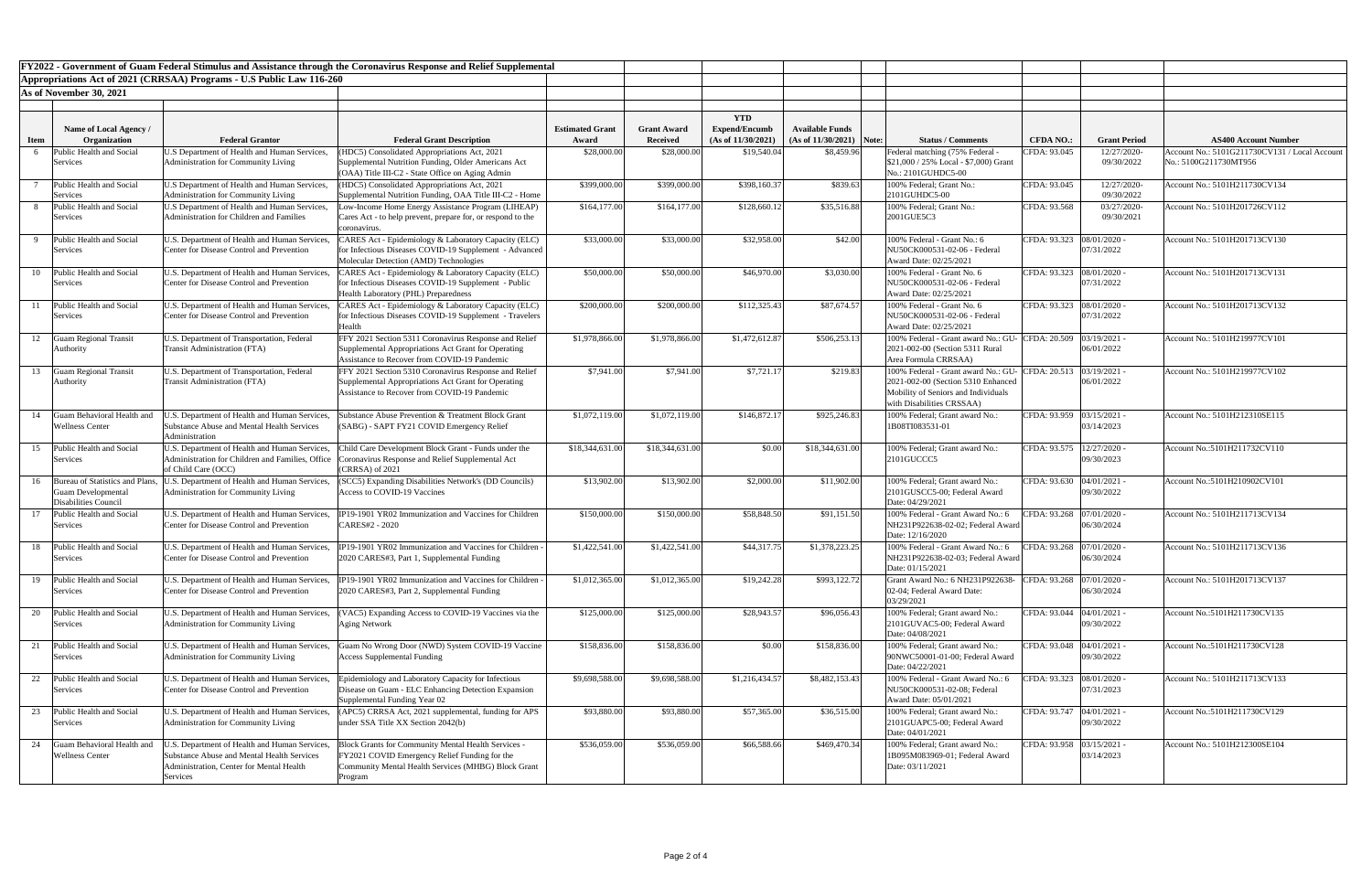| FY2022 - Government of Guam Federal Stimulus and Assistance through the Coronavirus Response and Relief Supplemental |                                                           |                                                                                                                   |                                                                                                                                                                                                                |                        |                    |                      |                            |                                                                                 |                             |                     |                                                  |
|----------------------------------------------------------------------------------------------------------------------|-----------------------------------------------------------|-------------------------------------------------------------------------------------------------------------------|----------------------------------------------------------------------------------------------------------------------------------------------------------------------------------------------------------------|------------------------|--------------------|----------------------|----------------------------|---------------------------------------------------------------------------------|-----------------------------|---------------------|--------------------------------------------------|
|                                                                                                                      |                                                           |                                                                                                                   |                                                                                                                                                                                                                |                        |                    |                      |                            |                                                                                 |                             |                     |                                                  |
| Appropriations Act of 2021 (CRRSAA) Programs - U.S Public Law 116-260                                                |                                                           |                                                                                                                   |                                                                                                                                                                                                                |                        |                    |                      |                            |                                                                                 |                             |                     |                                                  |
| As of November 30, 2021                                                                                              |                                                           |                                                                                                                   |                                                                                                                                                                                                                |                        |                    |                      |                            |                                                                                 |                             |                     |                                                  |
|                                                                                                                      |                                                           |                                                                                                                   |                                                                                                                                                                                                                |                        |                    |                      |                            |                                                                                 |                             |                     |                                                  |
|                                                                                                                      |                                                           |                                                                                                                   |                                                                                                                                                                                                                |                        |                    | <b>YTD</b>           |                            |                                                                                 |                             |                     |                                                  |
|                                                                                                                      | Name of Local Agency /                                    |                                                                                                                   |                                                                                                                                                                                                                | <b>Estimated Grant</b> | <b>Grant Award</b> | <b>Expend/Encumb</b> | <b>Available Funds</b>     |                                                                                 |                             |                     |                                                  |
| <b>Item</b>                                                                                                          | Organization                                              | <b>Federal Grantor</b>                                                                                            | <b>Federal Grant Description</b>                                                                                                                                                                               | Award                  | <b>Received</b>    | (As of 11/30/2021)   | $(As of 11/30/2021)$ Note: | <b>Status / Comments</b>                                                        | <b>CFDA NO.:</b>            | <b>Grant Period</b> | <b>AS400 Account Number</b>                      |
| 25                                                                                                                   | Department of Public Health                               | J.S. Department of Health and Human Services,                                                                     | Activities to Support State, Tribal, Local and Territorial                                                                                                                                                     | \$6,590,558.00         | \$6,590,558.00     | \$145,963.15         | \$6,444,594.85             | Grant Award No.: 1 NH75OT000086-                                                | CFDA: 93.391                | 06/01/2021-         | Account No.: 5101H211712CV129                    |
|                                                                                                                      | and Social Services                                       | <b>Centers for Disease Control and Prevention</b>                                                                 | (STLT) Health Department Response to Public Health or                                                                                                                                                          |                        |                    |                      |                            | 01-00; FAIN No.: NH75OT000086;                                                  |                             | 05/31/2023          |                                                  |
|                                                                                                                      |                                                           | (CDC)                                                                                                             | Healthcare Crises - Guam's Initiative to Address COVID-                                                                                                                                                        |                        |                    |                      |                            | Federal Award Date: 05/28/2021                                                  |                             |                     |                                                  |
|                                                                                                                      |                                                           |                                                                                                                   | 19 Health Disparities                                                                                                                                                                                          |                        |                    |                      |                            |                                                                                 |                             |                     |                                                  |
|                                                                                                                      | 26 Department of Public Works                             | J.S. Department of Transportation, Federal                                                                        | COVID-19 Response & Relief (CRRSA Act, 2021) -                                                                                                                                                                 | \$2,754,135.42         | \$2,745,135.42     | \$861,882.73         | \$1,883,252.69             | 100% Federal; Grant award No.: GU-                                              | CFDA: $20.205$ 03/15/2020 - |                     | Account No.:5101F211068CV128                     |
|                                                                                                                      |                                                           | Highway Administration (FHWA)                                                                                     | <b>Personnel Costs</b>                                                                                                                                                                                         |                        |                    |                      |                            | THS-CRSA(001); Federal Award                                                    |                             | 12/31/2023          |                                                  |
|                                                                                                                      |                                                           |                                                                                                                   |                                                                                                                                                                                                                |                        |                    |                      |                            | Date: 07/28/2021                                                                |                             |                     |                                                  |
| 27                                                                                                                   | Guam Behavioral Health and                                | J.S. Department of Health and Human Services,                                                                     | Block Grants for Community Mental Health Services -                                                                                                                                                            | \$466,446.00           | \$466,446.00       | \$69,078.32          | \$397,367.68               | 100% Federal; \$86,303 under Grant                                              | CFDA: 93.958   10/01/2020 - |                     | Account No.: 5101H212300SE102                    |
|                                                                                                                      | <b>Wellness Center</b>                                    | <b>Substance Abuse and Mental Health Services</b>                                                                 | FY2021 COVID Emergency Relief Funding for the                                                                                                                                                                  |                        |                    |                      |                            | award No.: 1B09SM083797-01;                                                     |                             | 09/30/2022          |                                                  |
|                                                                                                                      |                                                           | Administration, Center for Mental Health                                                                          | Community Mental Health Services (MHBG) Block Grant                                                                                                                                                            |                        |                    |                      |                            | Federal Award Date: 11/17/2020; and                                             |                             |                     |                                                  |
|                                                                                                                      |                                                           |                                                                                                                   |                                                                                                                                                                                                                |                        |                    |                      |                            | \$380,143 under Grant award No.:                                                |                             |                     |                                                  |
|                                                                                                                      |                                                           | Services                                                                                                          | Program #2                                                                                                                                                                                                     |                        |                    |                      |                            |                                                                                 |                             |                     |                                                  |
|                                                                                                                      |                                                           |                                                                                                                   |                                                                                                                                                                                                                |                        |                    |                      |                            | 6B09SM083797-01M001; Federal                                                    |                             |                     |                                                  |
|                                                                                                                      |                                                           |                                                                                                                   |                                                                                                                                                                                                                |                        |                    |                      |                            | Award Date: 02/03/2021                                                          |                             |                     |                                                  |
| 28                                                                                                                   | Guam Behavioral Health and                                | J.S. Department of Health and Human Services,                                                                     | Block Grants for Community Mental Health Services -                                                                                                                                                            | \$3,000,000.00         | \$3,000,000.00     | \$0.00               | \$3,000,000.00             | 100% Federal; Grant award No.:                                                  | CFDA: 93.958 09/30/2021 -   |                     | Account No.: 5101H222300SE114                    |
|                                                                                                                      | <b>Wellness Center</b>                                    | Substance Abuse and Mental Health Services                                                                        | Guam's Community Mental Health Centers Grant Program                                                                                                                                                           |                        |                    |                      |                            | 1H79SM085739-01; FAIN No.:                                                      |                             | 09/29/2023          |                                                  |
|                                                                                                                      |                                                           | <b>Administration, Center for Mental Health</b>                                                                   |                                                                                                                                                                                                                |                        |                    |                      |                            | H79SM085739; Federal Award Date:                                                |                             |                     |                                                  |
|                                                                                                                      |                                                           | Services                                                                                                          |                                                                                                                                                                                                                |                        |                    |                      |                            | 09/22/2021;                                                                     |                             |                     |                                                  |
|                                                                                                                      |                                                           |                                                                                                                   |                                                                                                                                                                                                                |                        |                    |                      |                            |                                                                                 |                             |                     |                                                  |
|                                                                                                                      |                                                           |                                                                                                                   |                                                                                                                                                                                                                |                        |                    |                      |                            |                                                                                 |                             |                     |                                                  |
|                                                                                                                      |                                                           |                                                                                                                   |                                                                                                                                                                                                                |                        |                    |                      |                            |                                                                                 |                             |                     |                                                  |
|                                                                                                                      |                                                           |                                                                                                                   | <b>SUBTOTAL</b>                                                                                                                                                                                                | \$305,180,213.42       | \$305,172,161.42   | \$143,166,319.20     | \$162,005,842.22           |                                                                                 |                             |                     |                                                  |
|                                                                                                                      |                                                           |                                                                                                                   |                                                                                                                                                                                                                |                        |                    |                      |                            |                                                                                 |                             |                     |                                                  |
|                                                                                                                      |                                                           | Federal Assistance Estimates for Autonomous, Semi-autonomous Agencies and Other                                   |                                                                                                                                                                                                                |                        |                    |                      |                            |                                                                                 |                             |                     |                                                  |
|                                                                                                                      |                                                           |                                                                                                                   |                                                                                                                                                                                                                |                        |                    |                      |                            |                                                                                 |                             |                     |                                                  |
|                                                                                                                      |                                                           |                                                                                                                   |                                                                                                                                                                                                                |                        |                    |                      |                            |                                                                                 |                             |                     |                                                  |
|                                                                                                                      | Guam Housing Corporation                                  | I.S. Department of the Treasury                                                                                   | Mortgage Relief Program                                                                                                                                                                                        | \$714,000.00           | \$714,000.00       | \$0.00               | \$714,000.00               | 2/ To help low to moderate income                                               |                             |                     | Per Daily Post dated 1/30/2021.                  |
|                                                                                                                      |                                                           |                                                                                                                   |                                                                                                                                                                                                                |                        |                    |                      |                            |                                                                                 |                             |                     |                                                  |
|                                                                                                                      |                                                           |                                                                                                                   |                                                                                                                                                                                                                |                        |                    |                      |                            | families pay up to 3 months of past                                             |                             |                     |                                                  |
|                                                                                                                      |                                                           |                                                                                                                   |                                                                                                                                                                                                                |                        |                    |                      |                            | due mortgage payments because of                                                |                             |                     |                                                  |
|                                                                                                                      | Guam Housing and Urban                                    | J.S. Department of Housing and Urban                                                                              | FY2020 Continuum of Care Program - The CoC Program is                                                                                                                                                          | \$1,401,727.00         | \$1,401,727.00     | \$0.00               |                            | $\left  \frac{1}{27.401,727.00} \right $ 2/ Distribution of FY2020 appropriated |                             |                     |                                                  |
|                                                                                                                      | <b>Renewal Authority</b>                                  |                                                                                                                   | Development, Office of Community Planning and designed to promote a community-wide commitment to the                                                                                                           |                        |                    |                      |                            | funds to CoC grant recipients whose                                             |                             |                     |                                                  |
|                                                                                                                      |                                                           | Development (CPD)                                                                                                 | goal of ending homelessness.                                                                                                                                                                                   |                        |                    |                      |                            | current grants expire in Calendar Year                                          |                             |                     |                                                  |
|                                                                                                                      |                                                           |                                                                                                                   |                                                                                                                                                                                                                |                        |                    |                      |                            | 2021.                                                                           |                             |                     |                                                  |
|                                                                                                                      | A.B. Won Pat Guam                                         | U.S. Department of Transportation, Federal                                                                        | Airport Coronavirus Response Grant Program (ACRGP)                                                                                                                                                             | \$5,556,636.00         | \$5,556,636.00     | \$5,556,636.00       | \$0.00                     | 2/ Federal Share Cost - 100%                                                    | CFDA: 20.106   04/15/2021 - |                     | GIAA Account No.: 87.9101.AIP109                 |
|                                                                                                                      | International Airport Authority   Aviation Administration |                                                                                                                   |                                                                                                                                                                                                                |                        |                    |                      |                            |                                                                                 |                             | 04/15/2025          |                                                  |
|                                                                                                                      | A.B. Won Pat Guam                                         | U.S. Department of Transportation, Federal                                                                        | Airport Coronavirus Response Grant Program (ACRGP) -                                                                                                                                                           | \$396,419.00           | \$396,419.00       | \$396,419.00         | \$0.00                     | 2/ Federal Share Cost - 100%                                                    | CFDA: 20.106   04/15/2021 - |                     | GIAA Account No.: 87.9101.AIP112                 |
|                                                                                                                      | International Airport Authority   Aviation Administration |                                                                                                                   | <b>Concessions Relief Addendum</b>                                                                                                                                                                             |                        |                    |                      |                            |                                                                                 |                             | 04/15/2025          |                                                  |
|                                                                                                                      | <b>U.S. Small Business</b>                                | <b>J.S. Small Business Administration (SBA)</b>                                                                   | SBA Paycheck Protection Program (PPP) Loans - States and                                                                                                                                                       | \$106,584,393.00       | \$106,584,393.00   | \$106,584,393.00     | \$0.00                     | Loans Approved for Guam - 1,445:                                                |                             |                     | Per SBA Paycheck Protection Program (PPP) Report |
|                                                                                                                      | <b>Administration, Guam Branch</b>                        |                                                                                                                   | Territories, as of 05/31/2021                                                                                                                                                                                  |                        |                    |                      |                            | Dollars Approved - \$106,584393;                                                |                             |                     | approvals through 05/31/2021 (source: SBA        |
|                                                                                                                      | Office                                                    |                                                                                                                   |                                                                                                                                                                                                                |                        |                    |                      |                            | approvals through 05/31/2021                                                    |                             |                     | website)                                         |
|                                                                                                                      | <b>J.S. Small Business</b>                                | U.S. Small Business Administration (SBA)                                                                          | SBA Disaster Assistance Update, Nationwide Economic                                                                                                                                                            | \$102,855,900.00       | \$102,855,900.00   | \$102,855,900.00     | \$0.00                     | Loans Approved for Guam - 1,384:                                                |                             |                     | Per SBA Nationwide EIDL / COVID-19 Report        |
|                                                                                                                      | Administration, Guam Branch                               |                                                                                                                   | Injury Disaster Loans (EIDLs) / COVID-19, as of 8/19/2021                                                                                                                                                      |                        |                    |                      |                            | Dollars Approved - \$102,855,900;                                               |                             |                     | approvals through 08/19/2021 (source: SBA        |
|                                                                                                                      | Office                                                    |                                                                                                                   |                                                                                                                                                                                                                |                        |                    |                      |                            | approvals through 08/18/2021                                                    |                             |                     | website)                                         |
|                                                                                                                      | <b>U.S. Small Business</b>                                | U.S. Small Business Administration (SBA)                                                                          | SBA Disaster Assistance Update, Nationwide Targeted                                                                                                                                                            | \$2,190,000.00         | \$2,190,000.00     | \$2,190,000.00       | \$0.00                     | Loans Approved for Guam - 266:                                                  |                             |                     | Per SBA Nationwide EIDL Targeted EIDL Advance    |
|                                                                                                                      | Administration, Guam Branch                               |                                                                                                                   | Economic Injury Disaster Loans (EIDLs) Advance, as of                                                                                                                                                          |                        |                    |                      |                            | Dollars Approved - \$2,190,000;                                                 |                             |                     | Report approvals through 08/19/2021 (source: SBA |
|                                                                                                                      | Office                                                    |                                                                                                                   | 8/19/2021                                                                                                                                                                                                      |                        |                    |                      |                            | approvals through 08/18/2021                                                    |                             |                     | website)                                         |
|                                                                                                                      | <b>U.S. Small Business</b>                                | <b>J.S. Small Business Administration (SBA)</b>                                                                   | SBA Disaster Assistance Update, Nationwide Supplemental                                                                                                                                                        | \$930,000.00           | \$930,000.00       | \$930,000.00         | \$0.00                     | Loans Approved for Guam - 186:                                                  |                             |                     | Per SBA Nationwide Supplemental Targeted         |
|                                                                                                                      | <b>Administration, Guam Branch</b>                        |                                                                                                                   | Targeted Advance, as of 8/19/2021                                                                                                                                                                              |                        |                    |                      |                            | Dollars Approved - \$930,000;                                                   |                             |                     | Advance Report approvals through 08/19/2021      |
|                                                                                                                      | Office                                                    |                                                                                                                   |                                                                                                                                                                                                                |                        |                    |                      |                            | approvals through 08/18/2021                                                    |                             |                     | (source: SBA website)                            |
|                                                                                                                      |                                                           |                                                                                                                   |                                                                                                                                                                                                                |                        |                    |                      |                            |                                                                                 |                             |                     |                                                  |
|                                                                                                                      |                                                           |                                                                                                                   |                                                                                                                                                                                                                |                        |                    |                      |                            |                                                                                 |                             |                     |                                                  |
|                                                                                                                      |                                                           |                                                                                                                   |                                                                                                                                                                                                                |                        |                    |                      |                            |                                                                                 |                             |                     |                                                  |
|                                                                                                                      |                                                           |                                                                                                                   | <b>SUBTOTAL</b>                                                                                                                                                                                                | \$220,629,075.00       | \$220,629,075.00   | \$218,513,348.00     | \$2,115,727.00             |                                                                                 |                             |                     |                                                  |
|                                                                                                                      |                                                           |                                                                                                                   |                                                                                                                                                                                                                |                        |                    |                      |                            |                                                                                 |                             |                     |                                                  |
|                                                                                                                      |                                                           |                                                                                                                   | <b>TOTAL</b>                                                                                                                                                                                                   | \$525,809,288.42       | \$525,801,236.42   | \$361,679,667.20     | \$164, 121, 569.22         |                                                                                 |                             |                     |                                                  |
|                                                                                                                      |                                                           |                                                                                                                   |                                                                                                                                                                                                                |                        |                    |                      |                            |                                                                                 |                             |                     |                                                  |
|                                                                                                                      |                                                           |                                                                                                                   |                                                                                                                                                                                                                |                        |                    |                      |                            |                                                                                 |                             |                     |                                                  |
|                                                                                                                      |                                                           |                                                                                                                   |                                                                                                                                                                                                                |                        |                    |                      |                            |                                                                                 |                             |                     |                                                  |
|                                                                                                                      |                                                           |                                                                                                                   |                                                                                                                                                                                                                |                        |                    |                      |                            |                                                                                 |                             |                     |                                                  |
| <b>Footnote:</b>                                                                                                     |                                                           |                                                                                                                   |                                                                                                                                                                                                                |                        |                    |                      |                            |                                                                                 |                             |                     |                                                  |
|                                                                                                                      |                                                           |                                                                                                                   | This report does not include equipment and supplies received without charge from federal agencies which will be later reported in the FY2020/FY2021 SEFA nor Title 32 federal pay for the Guam National Guard. |                        |                    |                      |                            |                                                                                 |                             |                     |                                                  |
|                                                                                                                      |                                                           | YTD Expenditure/Encumbrance information is not updated or unavailable from Grantee as of the date of this report. |                                                                                                                                                                                                                |                        |                    |                      |                            |                                                                                 |                             |                     |                                                  |
|                                                                                                                      |                                                           |                                                                                                                   |                                                                                                                                                                                                                |                        |                    |                      |                            |                                                                                 |                             |                     |                                                  |

| t Number                                     |
|----------------------------------------------|
| TV129                                        |
|                                              |
| $\overline{V12}8$                            |
| $\overline{15102}$                           |
|                                              |
| $\overline{E1}14$                            |
|                                              |
|                                              |
|                                              |
|                                              |
|                                              |
|                                              |
|                                              |
|                                              |
| 21.                                          |
|                                              |
|                                              |
| AIP109                                       |
| AIP112                                       |
| Program (PPP) Report<br>1 (source: SBA       |
| COVID-19 Report<br>1 (source: SBA            |
| argeted EIDL Advance<br>19/2021 (source: SBA |
| nental Targeted<br>rough 08/19/2021          |
|                                              |
|                                              |
|                                              |
|                                              |
|                                              |
|                                              |
|                                              |
|                                              |
|                                              |
|                                              |
|                                              |